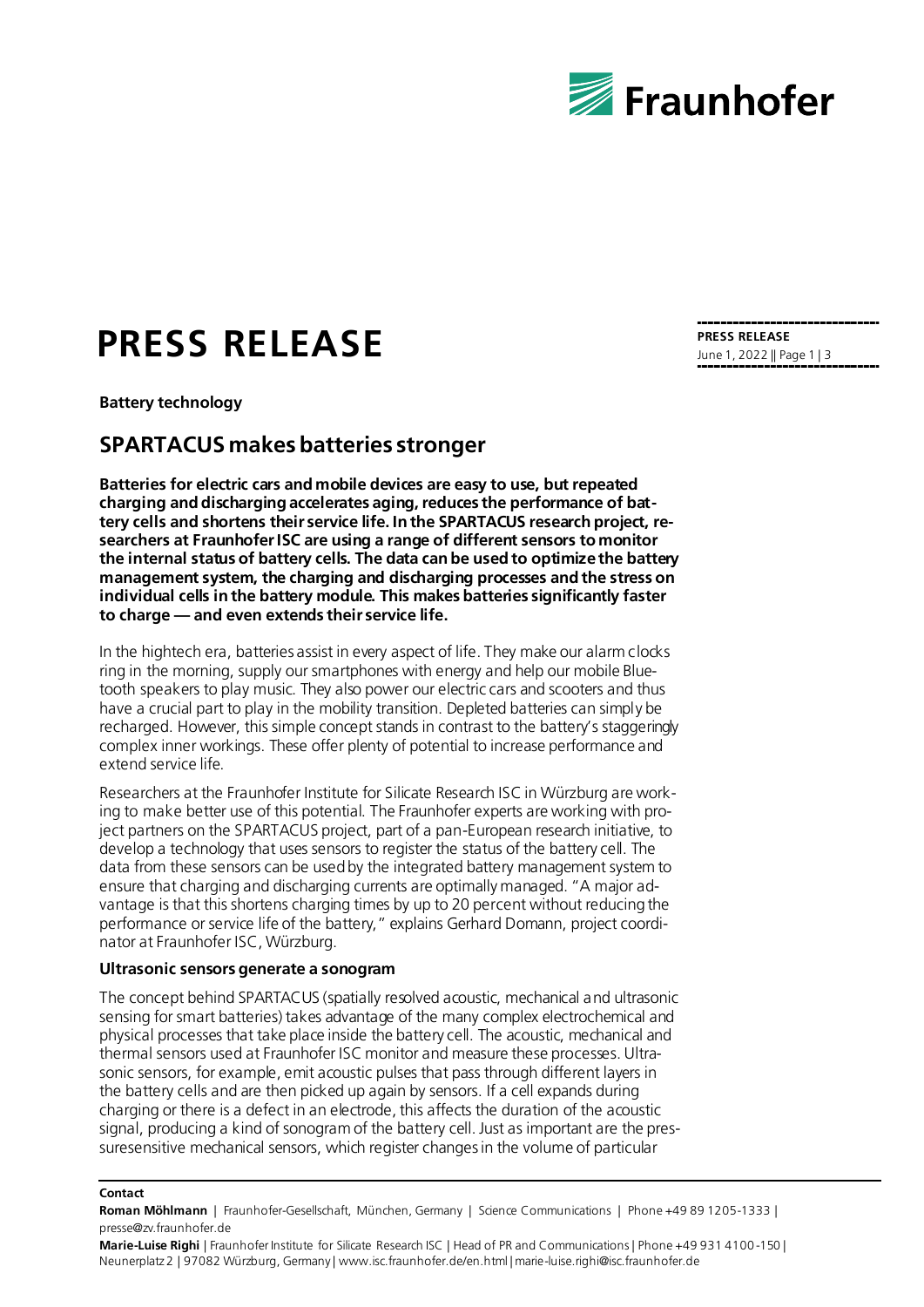

components during charging or discharging. Meanwhile, thermal sensors measure changes in temperature.

"All the sensor readings are sent to the battery management system, which then evaluates them. This allows it to manage electrical currents while the battery is charging and discharging in a way that provides the maximum possible performance without putting too much stress on the relevant functional layers of the battery (anodes, cathodes, etc.). In this way, we can extend the service life of the battery cell," says Domann. This system takes what appears to be a simple store of energy and produces a smart battery that monitors its cells and actively manages electrical currents during operation and charging.

The resulting extension of service life pays off not only in electric car batteries, which contain several hundred or sometimes over a thousand individual cells, but also in stationary systems.

## **Analysis of the aging processes**

The sensors also monitor a number of other effects, however. Mechanical stress during use and natural aging processes leave traces in the sensitive internal workings of the cells. In the battery cell electrodes, this can lead to cracks and cause the graphite layer to strip away, or create tree-like metal structures called dendrites on the outside of the electrodes. These phenomena are all detrimental to performance, and in extreme cases they can create short circuits in the cells, leading to battery fires. "The multifunctional sensor array helps us to better understand the complex electrochemical processes in the battery and adapt battery management accordingly," says Domann. Fraunhofer ISC has many years of experience in electrochemistry, sensor development and battery technology. This expertise has been brought to bear in the development of the multifunctional sensor array.

## **A second life for batteries**

The sensor technology developed in SPARTACUS can be used for the full life cycle of a battery product. It helps to optimize quality right from the construction and development phase. In production, ultrasonic sensors ensure that the finished product leaves the production line in perfect condition. "After a few years, when the battery's performance inevitably deteriorates to less than 80 percent of what it was originally, the sensors from the SPARTACUS project could also be used to qualify the battery for a second life so it can be used for another, less demanding purpose," says Domann.

In the future, the technology will not only work on lithium-ion batteries, but also on solid-state batteries or lithium-sulfur batteries, for example. Fraunhofer ISC and its project partners have already tested the functionality and practicability of the technology. The next step for the research team is to work on the concrete implementation and corresponding prototypes.

SPARTACUS is not an isolated project. It is part of the large-scale EU research initiative BATTERY 2030+, the objective of which is to make significant improvements in the sustainability and performance of batteries in Europe for a variety of usage scenarios.

**PRESS RELEASE** June 1, 2022 || Page 2 | 3